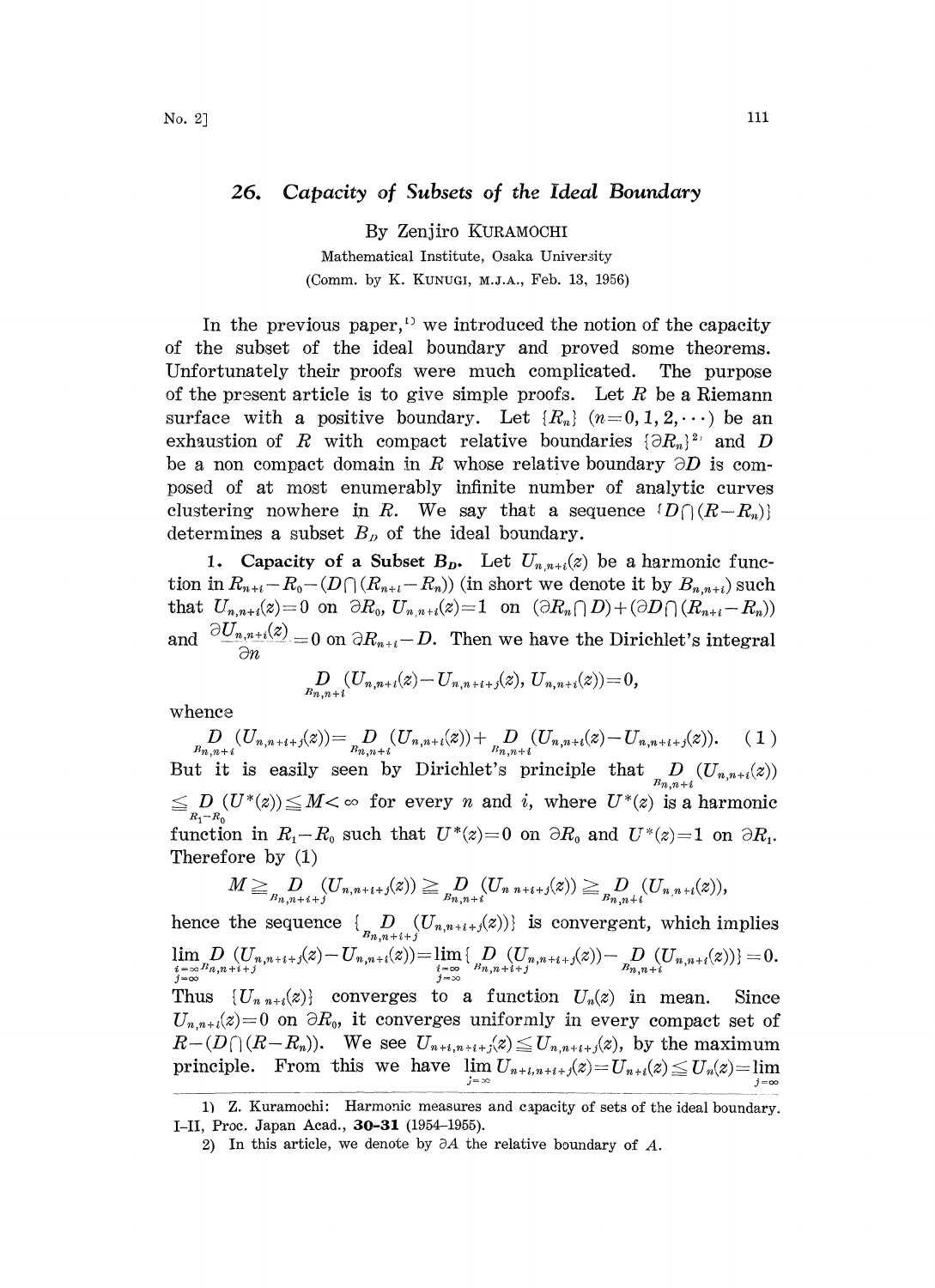$U_{n,n+i+j}(z)$ , hence  $\{U_n(z)\}$  converges to a function  $U(z)$ . We shall prove that  $\{U_n(z)\}$  converges to  $U(z)$  in mean. Since

$$
D_{B_{n,n+i+j}}(U_{n,n+i+j}(z), U_{n+i,n+i+j}(z)) = \int_{\partial(D_{1}(X_{n+i+j}-R_n))} U_{n,n+i+j}(z) \frac{\partial U_{n+i,n+i+j}(z)}{\partial n} ds
$$
  
\n
$$
= D_{B_{n,n+i}}(U_{n+i,n+i+j}(z)), D_{B_{n,n+i+j}}(U_{n,n+i+j}(z) - U_{n+i,n+i+j}(z)) = D_{B_{n,n+i+j}}(U_{n,n+i+j}(z))
$$
  
\n
$$
- D_{B_{n,n+i+j}}(U_{n+i,n+i+j}(z)).
$$
 Let  $j \to \infty$ . Then we see that {  $D_{R-(R-R_n)\cap D_{j}}(U_{n}(z))$   
\nis decreasing. Hence  $D(U_{n}(z))$  is convergent, whence  $D(U_{n}(z))$   
\n $-U_{n+i}(z)) \to 0$ , if n and  $i \to \infty$ . Therefore  $\{U_{n}(z)\}$  converges to  
\n $U(z)$  in mean. Put  $\lim_{n \to \infty} D(U_{n}(z)) = \int_{\partial R_{0}} \frac{\partial U(z)}{\partial n} ds = \text{Cap}(B_{D})$ . We call

it the capacity of  $B<sub>D</sub>$  and  $U(z)$  the equilibrium potential of  $B<sub>D</sub>$ .

In what follows, we show that  $U(z)$  has the essential properties of the equilibrium potential in space.

Lemma 1. Let  $G$  be a domain containing a non compact domain D. Let  $\{U_a(z)\}\$  be the family of harmonic functions with the boundary value  $\varphi$  on  $\partial R_0 + \partial D$ . In this family, there exists a harmonic function with the boundary value  $\varphi$  and has the minimal Dirichlet's integral.<sup>3</sup> Let this function be  $U_{\nu}(z)$ . Let  $U_{\nu}(z)$  be a harmonic function in  $R-R_0-G$  with the boundary value  $U_D(z)$  on  $\partial G+\partial R_0$ such that  $U_{\alpha}(z)$  has the minimal Dirichlet's integral over  $R-R_{0}-G$ . Then

## $U_{\scriptscriptstyle D}(z) \equiv U_{\scriptscriptstyle G}(z)$ .

Let  $U_n'(z)$  be a harmonic function in  $R_n-R_0-G$  such that  $U_n'(z)$ Let  $U'_n(z)$  be a harmonic function in  $R_n-R_0-G$  such that  $U'_n(z)$ <br>=  $U_p(z)$  on  $\partial G + \partial R_0$  and  $\frac{\partial U'_n}{\partial n} = 0$  on  $\partial R_n-G$ . Then we see, as before, that  $\{U_n'(z)\}\$  converges to  $U'(z)$  in mean and  $U'(z)$  has the minimal Dirichlet's integral among all functions with boundary value  $U_p(z)$ on Ro+a. D (U'(z)) D (U,(z))-d (d>O), then D (U(z)) R-RO--G R-RO--G R,--RO--G D (U.(z)) <sup>d</sup> (n-1,2,...). Now let U( be <sup>a</sup> harmonic fune-R--Ro-G tion in  $R_n - R_0 - D$  such that  $U_n''(z) = U_n(z)$  on  $\partial R_n \cap (G - D) + \partial R_0$  and  $U''_n(z) = U'(z)$  on  $\partial R_n - G$ . Then by Dirichlet's principle  $D_{R_n-R_0-D}(U''_n(z))$  $\sum_{R-R_0-G} (U_n'(z)) + \sum_{(R_n-R_0)\cap (G-D)} (U_D(z)) \leq \sum_{R_n-R_0-D} (U_D(z)) - d.$  Choose a subsequence  $\{U''_n(z)\}$  of  $\{U''_n(z)\}$  which converges uniformly in  $R-R_0$ *D* to  $U^*(z)$ . Then we have also  $D \n\sum_{R-R_0-D} (U^*(z)) \leq \lim_{R \to \infty} D \n\sum_{R-R_0-D} (U'_n(z)) - d$ . This contradicts the minimality of  $D \n\sum_{R-R_0-D} (U_D(z))$ .<br>Hence  $D \n\sum_{R-R_0-G} (U'_n(z)) = D \n\sum_{R-R_0-G} (U'(z))$ . The function  $U'(z)$  is clearly harmonic continuation of  $U_p(z)$  by Dirichlet's principle. On the

<sup>3)</sup> In the present article, we suppose that there is at least one function with bounded Dirichlet's integral in this family.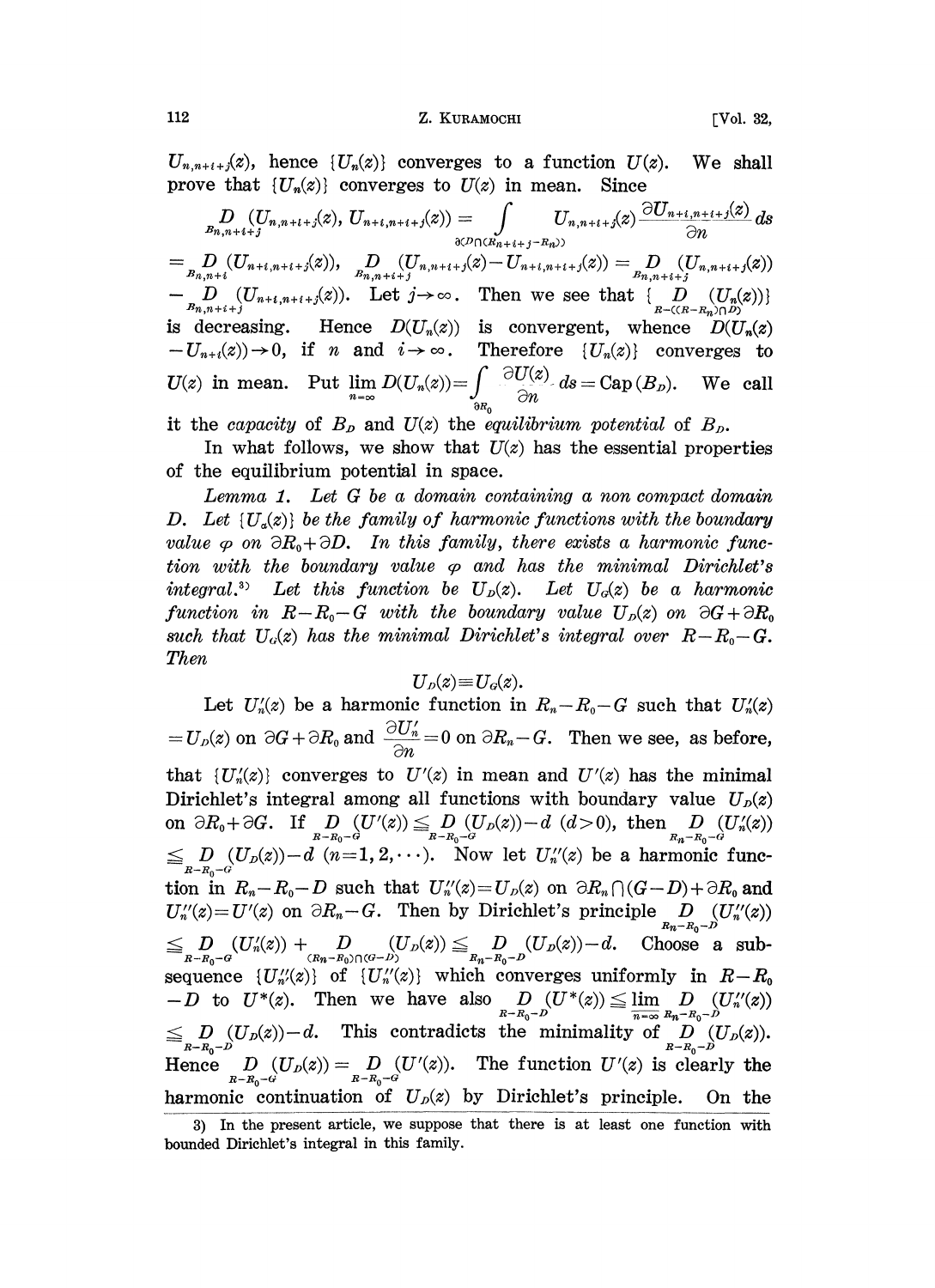Theorem 1. Let  $\hat{U}_n(z)$   $(n=1, 2, \dots)$  be the harmonic function in  $R-R_0(D \cap (R-R_n))$  such that  $\hat{U}_n(z)=U(z)$  on  $\partial(D \cap (R-R_n)), \hat{U}_n(z)=0$ on  $\partial R_0$  and  $\hat{U}_n(z)$  has the minimal Dirichlet's integral. Then

$$
U_n(z)\equiv U(z).
$$

Proof. Since  $(D \cap (R-R_n)) \supset (D \cap (R-R_{n+i}))$ , by Lemma 1,  $U_{n+i}(z)$  $(n=1,2,\dots)$  has the minimal Dirichlet's integral over  $R-R_0-(D\cap)$  $(R-R_n)$  among all functions with the boundary value  $U_{n+i}(z)$  on  $\partial R_0 + \partial (D \cap (R - R_n))$ , hence

$$
D(U_{n+i}(z) \pm \varepsilon V_n(z))
$$
  
=  $D(U_{n+i}(z)) \pm 2\varepsilon D(U_{n+i}(z), V_n(z)) + \varepsilon^2 D(V_n(z)) \ge D(U_{n+i}(z))$   
and

and

$$
D(U_{n+i}(z),\ V_n(z))\!=\!0
$$

for any small positive number  $\varepsilon$ , where  $V_n(z)$  is a harmonic function in  $R-R_0-(D \cap (R-R_n))$  such that  $V_n(z)=0$  on  $\partial R_0+\partial (D \cap (R-R_n))$ and  $D(V_n(z)) < \infty$ .

Since  $\{U_{n+i}(z)\}\)$  converges to  $U(z)$  in mean,

$$
\begin{array}{ll} 0\!=\!\lim_{i\!\rightarrow\!\infty}D(U_{n+i}(z)\!-\!U(z),\,V_n(z))\!\leq\!\lim_{i\!\rightarrow\!\infty}\!\!\sqrt{D(U_{n+i}(z)\!-\!U(z))D(V_n(z))}=0. \\ \textup{Hence} & D(U(z),\,V_n(z))\!=\!0. \end{array}
$$

Since  $V_n(z)$  is arbitrary,  $U(z)$  has the minimal Dirichlet's integral over  $R-R_0-(D\bigcap (R-R_n))$ , whence  $\hat{U}_n(z)=U(z)$ .

Corollary 1. If  $U(z) \equiv 0$ ,  $\lim_{z \in D}$ 

 $\begin{aligned} \Rightarrow 0, \; &\mathop{\lim}\limits_{_{_{_{_{_{}}}}}} \mathop{\cup}\limits_{_{_{}}}} \mathop{\cup}\limits_{_{_{}}}} \mathop{\cup}\limits_{_{}}\mathrm{I.}, \ &\mathop{\mathrm{I.}}\limits_{_{_{}}}}\mathop{\mathrm{I.}}\limits_{_{_{}}}} \mathop{\mathrm{I.}}\limits_{_{_{}}}}\mathop{\mathrm{I.}}\limits_{_{_{}}}}\mathop{\mathrm{I.}}\limits_{_{_{}}}}\mathop{\mathrm{I.}}\limits_{_{_{}}}}\mathop{\mathrm{I.}}\limits_{_{_{}}}}\mathop{\mathrm{I.}}\limits_{_{_{}}}}\mathop{\mathrm{I.}}\limits_{_{_{}}}}\mathop{\mathrm$ Let  $U_{n,n+i}(z)$  be a harmonic function in  $R_{n+i} - R_{0} - (D \cap (R_{n+i} - R_{n}))$ such that  $\hat{U}_{n,n+i}(z)=0$  on  $\partial R_0$ ,  $\hat{U}_{n,n+i}(z)=U(z)$  on  $\partial(D\cap (R_{n+i}-R_n))$  and  $\frac{\partial \widehat{U}_{n,n+i}(z)}{\partial n}=0$  on  $\partial R_{n+i}-D$ . Then by Theorem 1,  $\lim_{i\to\infty}\widehat{U}_{n,n+i}(z)=U(z)$  for every *n*. Suppose  $U(z) \le K < 1$  in *D*. Then by maximum principle  $\hat{U}_{n,n+i}(z) \leq K U_{n,n+i}(z)$ . Let  $i \to \infty$  and  $n \to \infty$ . Then  $U(z) \leq K U(z)$ . This is absurd. This completes the proof.

Denote by  $J_{\lambda}(\lambda < 1)$  the domain in which  $U(z) \leq \lambda$ . Put  $H_{\lambda} = D \cap J_{\lambda}$ . Then  $H_{\lambda}$  is a non compact domain<sup>5</sup> which determines a subset  $B_{\lambda}$ .

Corollary 2.  $B_{\lambda}$  is a set of capacity zero.

Let  $U_{\lambda}(z)$  be the equilibrium potential of  $B_{\lambda}$ . Then it is clear that  $U_{\lambda}(z) \leq U(z)$ . Hence  $\overline{\lim}_{z \in H_{\lambda}} U_{\lambda}(z) \leq \lambda < 1$ . This contradicts Corollary 1, therefore  $U_{\lambda}(z) \equiv 0$ .

<sup>4)</sup> If there were two harmonic functions above-mentioned, by the minimality of  $D(U_i(z))$  (i=1,2), we have  $D(U_i(z))$ ,  $\pm \varepsilon(U_1(z)-U_2(z))\geq D(U_i(z))$  for every small positive number  $\varepsilon$  and  $D(U_i(z), U_1(z) - U_2(z)) = 0$ , whence  $D(U_1(z) - U_2(z)) = 0$ . Thus  $U_1(z) \equiv U_2(z)$ .

<sup>5)</sup> In what follows, we suppose that  $H_{\lambda}$  and  $D_{\lambda}$  are non compact. If they are compact, our assertion is trivial.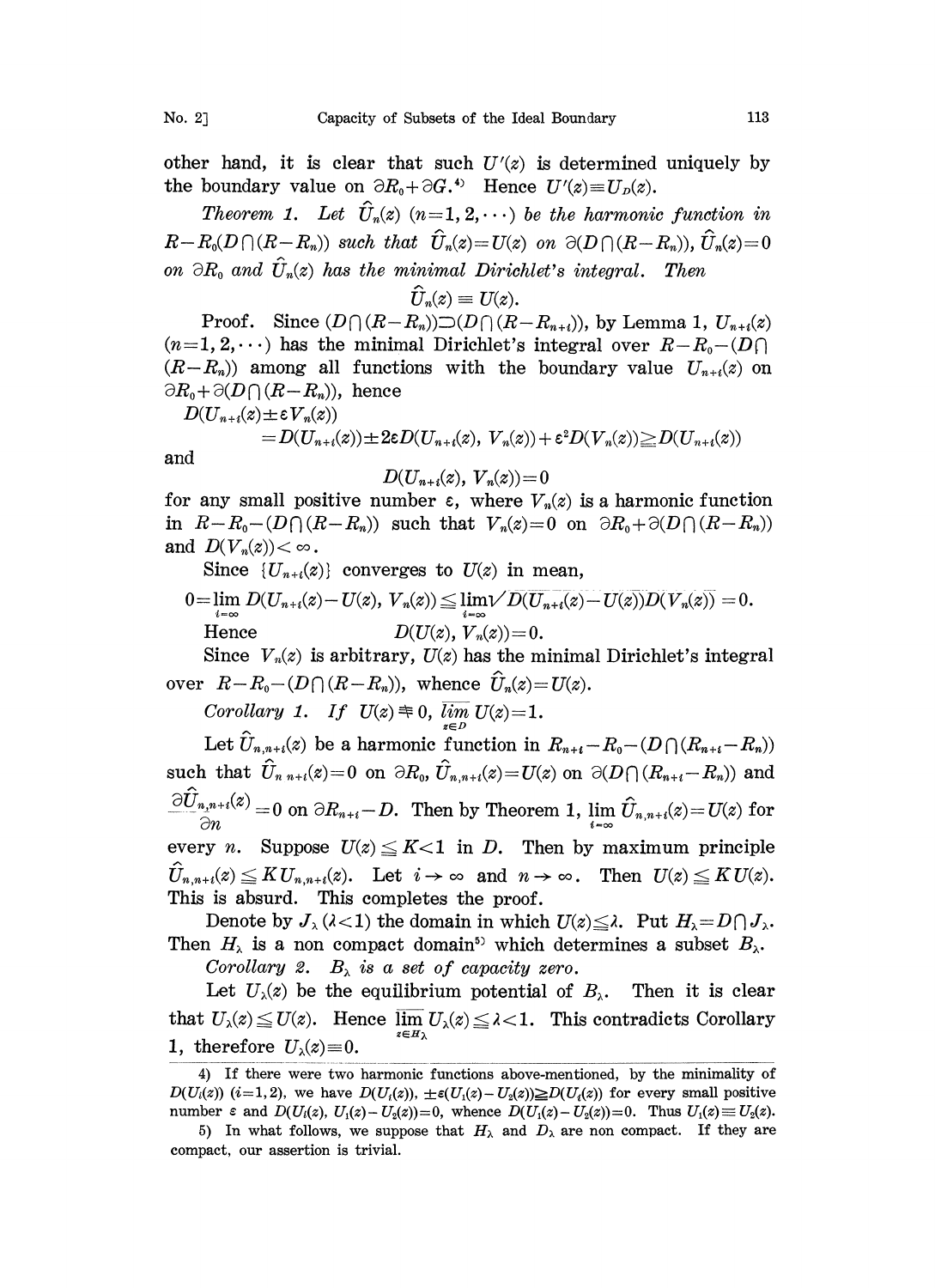114 **Z. KURAMOCHI** [Vol. 32,

Lemma 2. Let  $D_1$  and  $D_2$  be two non compact domains. Then  $D_3$  is also a non compact domain. Then  $D_1+D_2$  is also a non compact domain.

 $Cap(B_{D_1})+Cap(B_{D_2})\geq Cap(B_{D_1+D_2}),$ 

where  $B_{D_1}, B_{D_2}$  and  $B_{D_1 + D_2}$  are subsets of ideal boundary determined by  $D_1$ ,  $D_2$  and  $D_1 + D_2$  respectively.

From our definition this is evident.

2. On the Behaviour of the Green's Function in the Neighbourhood of the Ideal Boundary. Let  $\{R_n\}$   $(n=1, 2, \cdots)$  be an exhaustion of R. Let  $G(z, p)$  be the Green's function of R with pole at p and let M be so large number that  $G_M = \varepsilon \left[ G(z, p) \ge M \right]$  is compact. We can suppose  $G_{\mu}=R_0$ . If we consider  $R-R_0$  as a non compact domain  $D$  which defines the ideal boundary of  $R$ . Then it is clear that  $1 - \frac{G(z, p)}{M} = U(z)$ . Put  $D_{\lambda} = \underset{z \in R}{\varepsilon} [G(z, p) > \lambda]$  ( $\lambda > 0$ ). Then  $D_{\lambda}$  is a domain determining a subset  $B_{\lambda}$  of the boundary which we call irregular set. Then by Lemma 2, we have the following

Theorem 2. The irregular set of the Green's function is of capacity zero.

Let  $w_n^{\nu}(z)$  be a harmonic function in  $D_{\lambda} \cap R_n$  such that  $w_n^{\nu}(z)=0$ on  $\partial D_\lambda$  and  $w_n^p(z)=1$  on  $\partial R_n \cap D_\lambda$ . Then  $w_n^p(z) \downarrow w^p(z)$ . M. Parreau<sup>6)</sup> proved that  $w^p(z)=0$ . Let  $w_{n,n+i}(z)$  be a harmonic function in  $R_{n+i}$  $-(R_{n+i}-R_n)\cap D)$  such that  $w_{n,n+i}(z)=0$  on  $\partial R_{n+i}-D$  and  $w_{n,n+i}(z)=1$ on  $\partial(D \cap (R_{n+i}-R_n))$ . Put  $\lim_{n=\infty} \lim_{i=\infty} w_{n,n+i}(z)=w(z)$ . Let  $w'_{n,n+i}(z)$  be a harmonic function in  $R_{n+i} - R_0 - ((R_{n+i} - R_n) \cap D)$  such that  $w'_{n,n+i}(z) = 0$ on  $\partial R_0 + \partial R_{n+i} - D$  and  $w'_{n,n+i}(z) = 1$  on  $\partial(D \cap (R_{n+i}-R_n))$ . Put lim lim  $w'_{n+1}(z) = w'(z)$ . We proved that  $w'(z) = 0$  is equivalent to  $w(z) = 0$ . Then we have  $0=U(z)\geq w'(z)$  which implies  $0=w(z)\geq w'(z)$ . Hence the theorem is an extension of F. Vasilesco and contains the result of Parreau.<sup>8)</sup>

We can construct an open Riemann surface  $\hat{D}_{\lambda}$  by the process of symmetrization with respect to  $\partial D_{\lambda}$ . Then we have the following

Corollary.  $D_{\lambda} + \hat{D}_{\lambda}$  is a null-boundary Riemann surface.

**Proof.** Let  $\omega_n(z)$  be the harmonic measure of  $(\partial R_n \cap D_\lambda) + (\partial R_n \cap D_\lambda)$ with respect to  $((D_{\lambda}\cap R_n)-R_0)+((D_{\lambda}\cap R_n)-R_0)$ . Then  $\omega_n(z)=0$  on  $\partial R_0 + \partial R_0, \ \omega_n(z) = 1 \ \ \text{on} \ \ (\partial R_n \cap D_\lambda) \ \ \text{and} \ \ \frac{\partial \omega_n}{\partial n} = 0 \ \ \text{on} \ \ \partial D_\lambda.$  On the other hand, let  $U_{n,n+i}(z)$  be a function in  $R_{n+i} - ((R_{n+i} - R_n) \cap D_\lambda) - R_0$  such

<sup>6)</sup> M. Parreau: Sur les moyennes des fonctions harmoniques et la classification des surfaces de Riemann, Annales de l'Institute Fourier (1952).

<sup>7)</sup> See 1).

<sup>8)</sup> The set of irregular points of the Green's function in space is of capacity zero.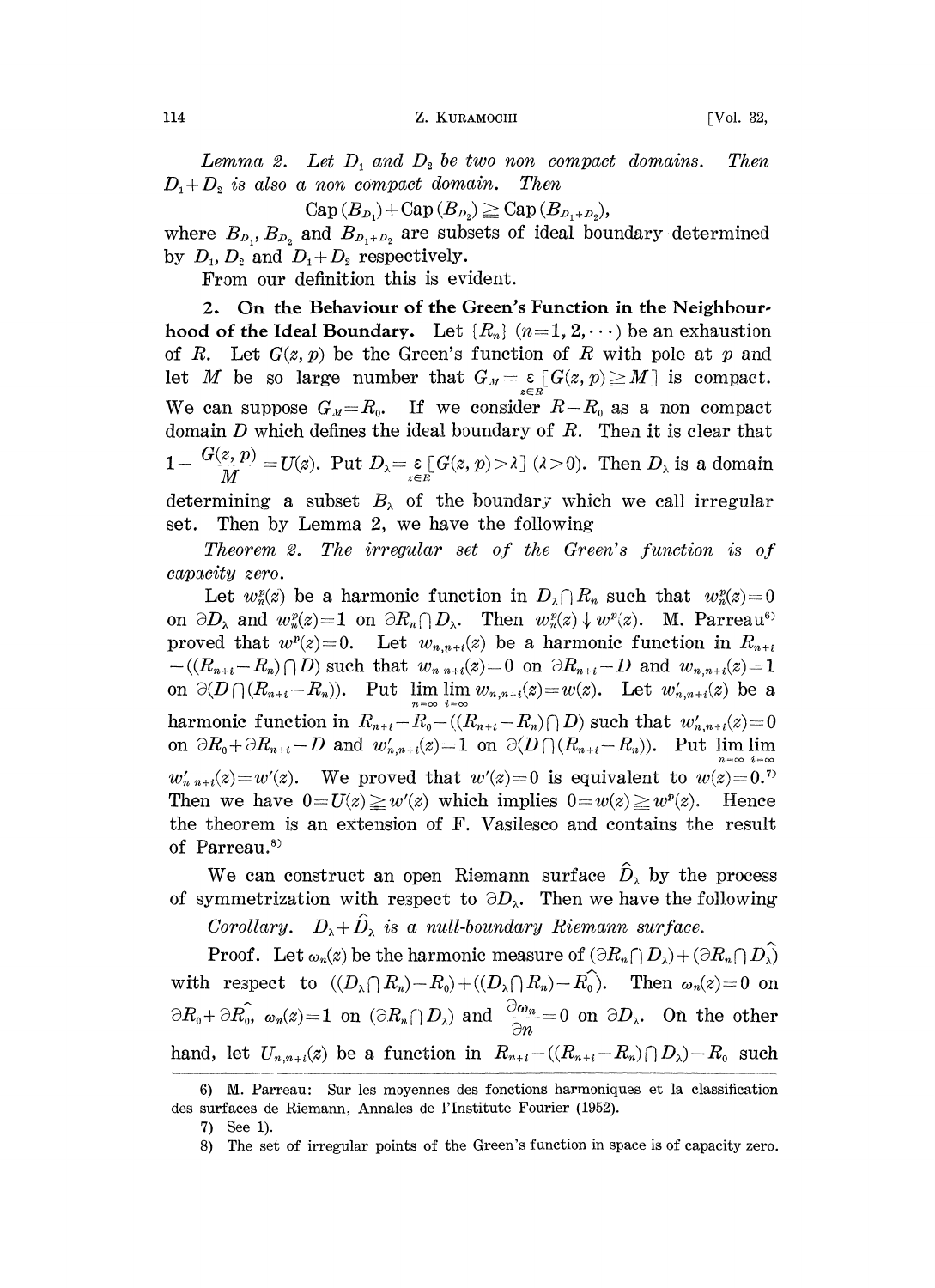that  $U_{n,n+i}(z)=0$  on  $\partial R_0$ ,  $U_{n,n+i}(z)=1$  on  $\partial(D_{\lambda}\cap(R_{n+i}-R_n))$  and  $\frac{\partial U_{n,n+i}(z)}{\partial P_0(z)}$  $=0 \text{ on }\partial R_{n+i}-D_\lambda.$  Then it is clear that  $D\atop{ (D_\lambda\cap R_n)=R_0\atop \Omega}}(\omega_n(z))\leqq D\atop{R_{n+i}-R_n\atop \Omega}}(U_{n,n+i}(z)).$ Hence, since  $B_D$  is a set of capacity zero, we have  $\lim_{B_n \to B_0} \lim_{n \to \infty} \omega_n(z)$  $\leq D_{R-R_0}\lim_{n\to\infty}\lim_{i\to\infty}U_{n,n+i}(z)=0.$  It follows that  $\lim_{n\to\infty}\omega_n(z)=0.$  Thus  $D_{\lambda}+\widehat{D}_{\lambda}$ is a Riemann surface with a null-boundary.

3. Capacity with respect to a non Compact Domain. Let  $D_1$ and  $D_2$  be two non compact domains in R such that  $D_1 \subset D_2$ . Let  $U_{n,n+i}(z)$  be a harmonic function in  $(R_{n+i} \cap D_2) - (D_1 \cap (R_{n+i}-R_n))$  such that  $U_{n,n+i}(z)=0$  on  $\partial D_2 \cap R_{n+i}, U_{n,n+i}(z)=1$  on  $(\partial R_n \cap D_1)+D_1 \cap (R_{n+i})$  $-R_n$ ) and  $\frac{\partial U_{n,n+i}}{\partial x} = 0$  on  $\partial R_{n+i} \bigcap (D_2 - D_1)$ . If  $D(U_{n,n+i}(z)) \leq M$ rn,n<br>Ən

for a certain *n* and every *i*, we can prove, as before, that  $\{U_{n,n+i}(z)\}$ tends to  $U_n(z)$  in mean and  $U_n(z) \rightarrow U(z)$  in mean. We call  $D(U(z))$ the capacity of  $B_{D_1}$  determined by  $D_1$  with respect to  $D_2$ . We used these results to prove that  $O_{HD}$  is invariant by a quasi-conformal mapping whose dilatation quotient is bounded.<sup>9)</sup>

4. Correction to the Previous Paper. We used the following lemma in the previous paper.<sup>10)</sup> Let  $U(z)$  be the harmonic function in  $R-R_0 - (D \cap (R-R_n))$  such that  $U(z)=0$  on  $\partial R_0$ ,  $U(z)=1$  on  $(D \cap (R-R_n))$  and  $U(z)$  has the minimal Dirichlet's integral. Put  $G_{\varepsilon} = \underset{z \in R}{\varepsilon} [U(z) > 1 - \varepsilon].$  Then

$$
\int\limits_{\partial G_{\mathbf{g}}} \frac{\partial U(z)}{\partial n} \, ds = \int\limits_{\partial B_{0}} \frac{\partial U(z)}{\partial n} \, ds
$$

for every  $\varepsilon$  except at most one  $\varepsilon'$ .

But he proof was not complete. We prove, instead of the above, the following lemma. There exists a set  $H$  in the open interval  $(0, 1)$  such that mes H=1 and if  $\varepsilon \in H$ , then

$$
L=\int\limits_{\partial R_{\alpha}}\frac{\partial U(z)}{\partial n}\,ds=\int\limits_{\partial G_{\varepsilon}}\frac{\partial U(z)}{\partial n}\,ds.
$$

Proof. Let  $U'_m(z)$  be a harmonic function in  $R_m-R_0-G_\varepsilon$  such that  $U'_m(z)=0$  on  $\partial R_0$ ,  $U'_m(z)=1-\varepsilon$  on  $\partial G_{\varepsilon}$  and  $\frac{\partial U'_m}{\partial n}=0$  on  $\partial R_m-G_{\varepsilon}$ . Then by Lemma 1,  $\lim_{m \to \infty} U'_m(z) = U(z)$ . On the other hand, since  $\int\limits_{z \to \infty} \frac{\partial U'_m}{\partial n} ds$  $\text{Un} \ \text{on} \ \text{by Lemma 1,} \ \lim_{m \to \infty} U'_m(z) = U(z). \ \text{On the other hand, since} \ \int\limits_{R_m \cap \partial G_{\epsilon}} \frac{\partial U'_m}{\partial n} ds \ = \int\limits_{R_m \cap \partial G_{\epsilon}} \frac{\partial U'_m}{\partial n} ds \quad \text{and} \ \frac{\partial U'_m}{\partial n} \geq 0 \ \text{on} \ \partial G_{\epsilon}, \ \lim_{m \to \infty} \int\limits_{\partial G_{\epsilon}} \frac{\partial U'_m}{\partial n} ds = \int\limits_{\partial R_0} \lim_{n \to \infty} \frac{\partial U'_m}{\partial$ 

<sup>9)</sup> Z. Kuramochi: On the existence of harmonic functions on Riemann surfaces, Osaka Math. Journ., 7 (1955).

<sup>10) ---:</sup> Harmonic measures and capacity of sets of the ideal boundary. I, Proc. Japan Acad., 30 (1954).